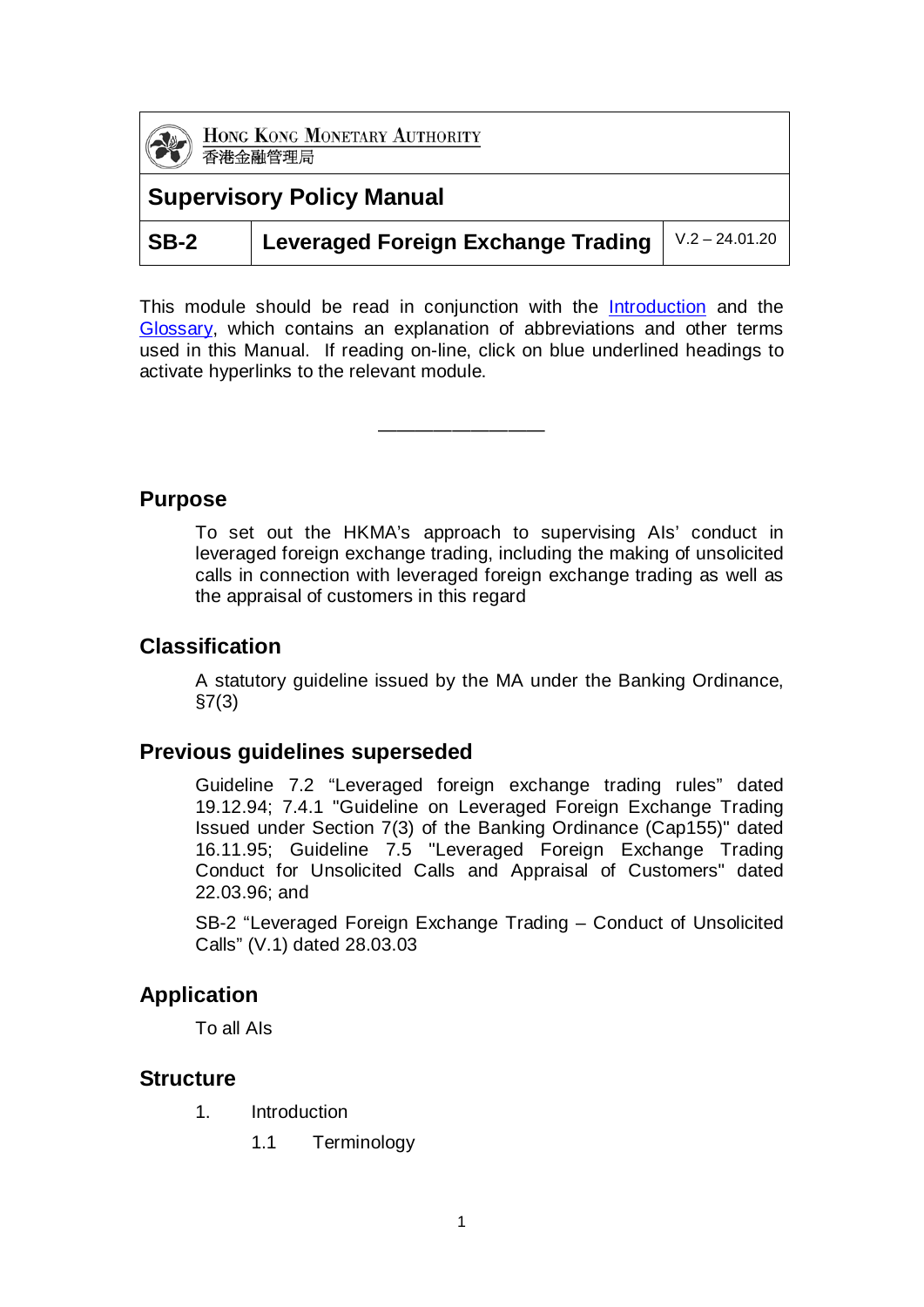

HONG KONG MONETARY AUTHORITY 香港金融管理局

## **Supervisory Policy Manual**

# **SB-2 Leveraged Foreign Exchange Trading**  $\sqrt{2} - 24.01.20$

- 1.2 Statutory exemption from the Securities and Futures **Ordinance**
- 2. Conduct of leveraged foreign exchange trading activities
	- 2.1 General principles
	- 2.2 Unsolicited calls
	- 2.3 Distribution of standard promotional materials
- 3. Conduct of unsolicited calls and appraisal of customers
	- 3.1 Selection of customers
	- 3.2 Marketing of leveraged foreign exchange contracts through unsolicited calls
	- 3.3 Staff suitability to make unsolicited calls
	- 3.4 Standards of conduct for unsolicited calls

————————————————————

## **1. Introduction**

#### **1.1 Terminology**

- 1.1.1 In this module:
	- "call" means a visit in person, or a communication by any means, whether mechanically, electronically, magnetically, optically, manually or by any other medium, or by way of production or transmission of light, image or sound or any other medium;
	- "corporation", "licensed corporation", "related corporation" and "specified stock exchange" have the meanings as set out in Schedule 1 to the Securities and Futures Ordinance (SFO);
	- "leveraged foreign exchange contract" has the meaning as set out in Schedule 5 to the SFO;
	- "LFET" refers to leveraged foreign exchange trading, which has the meaning assigned to it by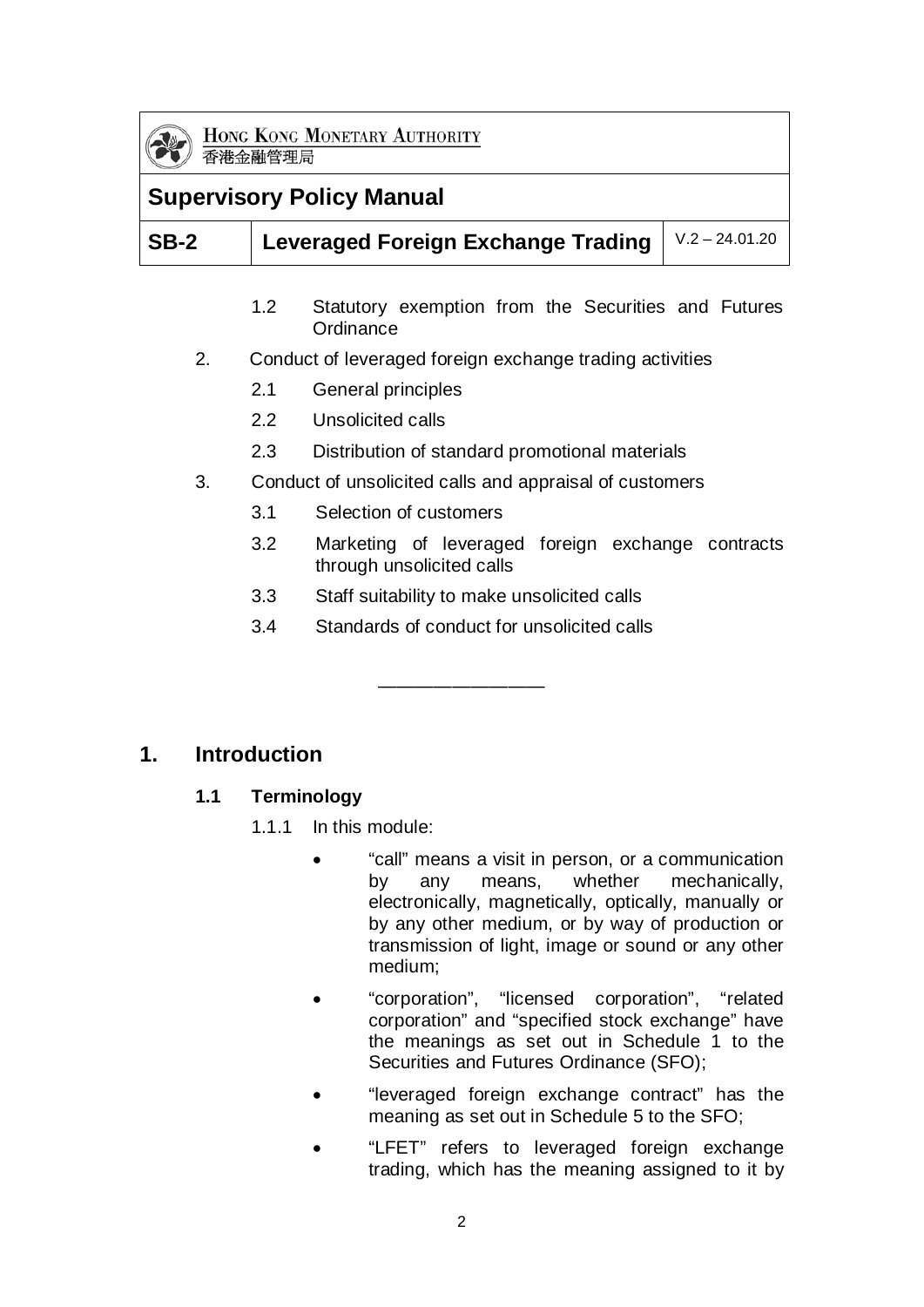

香港金融管理局

## **Supervisory Policy Manual**

## **SB-2 Leveraged Foreign Exchange Trading**  $\sqrt{0.2 - 24.01.20}$

Part 2 of Schedule 5 of the SFO. In broad terms, it means: (i) the act of entering into or offering to enter into, or inducing or attempting to induce a person to enter into or to offer to enter into, a leveraged foreign exchange contract; (ii) the act of providing any financial accommodation to facilitate foreign exchange trading or to facilitate an act referred to in (i); or (iii) the act of entering into or offering to enter into, or inducing or attempting to induce a person to enter into, an arrangement with another person, on a discretionary basis or otherwise, to enter into a contract to facilitate an act referred to in (i) or (ii). It includes, but is not confined to, margin trading;

- "margin trading" means any transaction between an AI and a counterparty for the purchase or sale of foreign currencies, where the counterparty is required to put up only a small proportion of the value of the contract with the AI and top up such "margin" throughout the life of the contract if the exchange rate between the subject currencies moves against him, and with final settlement being made by reference to differences in rates rather than actual delivery;
- "RI" means an AI that is a registered institution under the SFO;
- "SFC" means the Securities and Futures Commission; and
- "unsolicited call" means any call made otherwise than at the express invitation of the person called upon. For the purposes of this definition, the provision by a person of his contact details, including an address, telephone or facsimile number, or electronic mail address, does not by itself constitute an express invitation to call that person.
- 1.1.2 The explanations of legal terms given above are for general reference only. For a complete and definitive statement of the legal terms, direct reference should be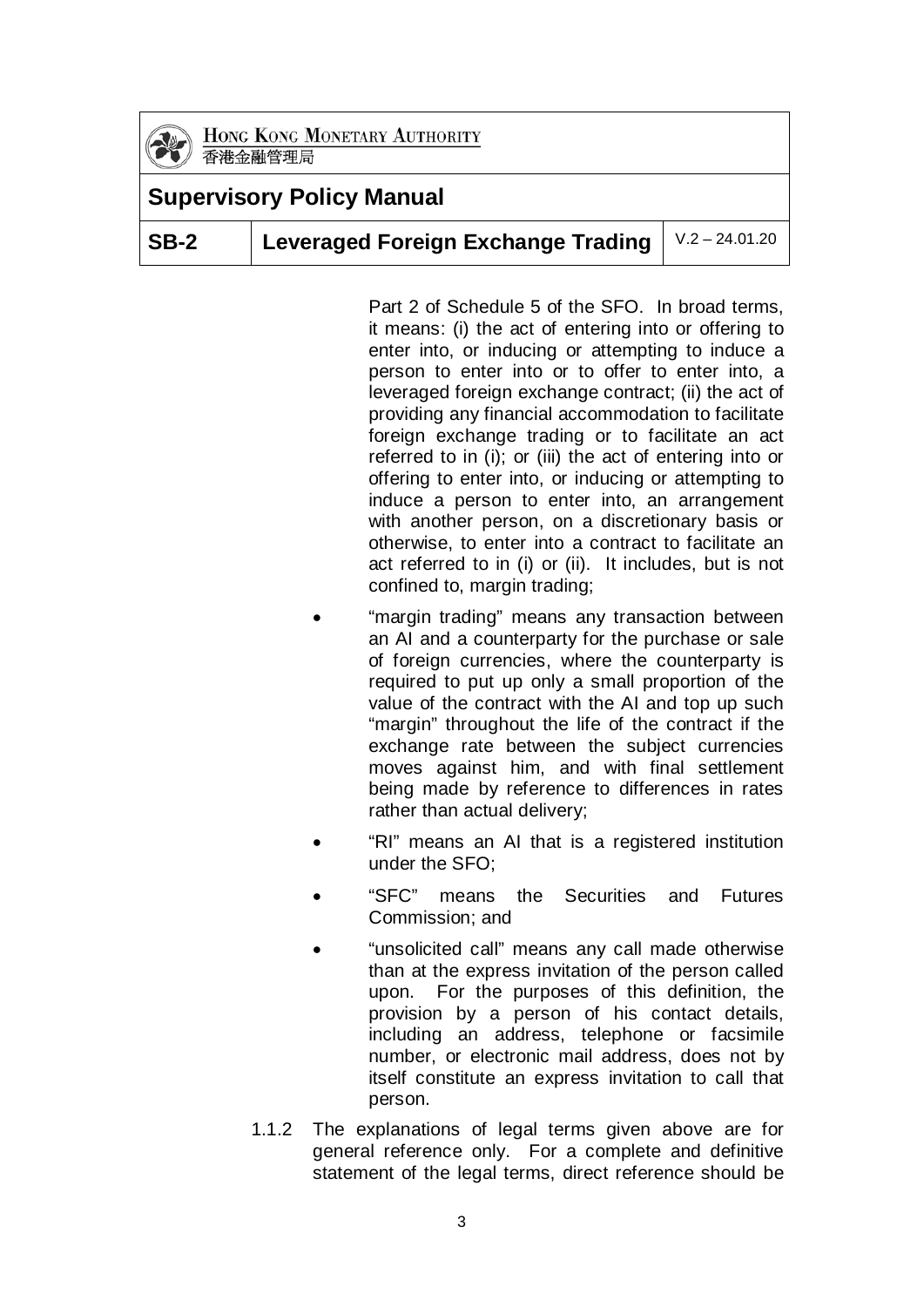

香港金融管理局

# **Supervisory Policy Manual**

**SB-2 Leveraged Foreign Exchange Trading**  $\sqrt{2} - 24.01.20$ 

made to the SFO. Legal advice should be sought where precise interpretation is required.

#### **1.2 Statutory exemption from the Securities and Futures Ordinance**

- 1.2.1 AIs are not subject to the registration regime set out in the SFO for Type 3 regulated activity (LFET) and the rules in respect of such activity made by the SFC under that Ordinance. This acknowledges that AIs are subject to their own supervisory regime set out in the Banking Ordinance.
- 1.2.2 Nevertheless, some of the provisions of the SFO, e.g.  $\S$ §300<sup>[1](#page-0-0)</sup> and 301<sup>[2](#page-3-0)</sup>, are of general application to all persons. AIs, particularly those which are already involved in LFET, should therefore familiarise themselves with these provisions of the Ordinance.

## **2. Conduct of LFET activities**

#### **2.1 General principles**

- 2.1.1 The HKMA expects that LFET activities of AIs are conducted in a responsible, honest and business-like manner. AIs should have adequate systems of internal control for LFET activities.
- 2.1.2 AIs must treat their customers fairly and take into account customers' interests in offering their advice and financial products. Where advice is provided, the advice should be objective and should be based on the customer's profile, considering the complexity of the product, the risks associated with it as well as the customer's financial objectives, knowledge, capabilities and experience.
- 2.1.3 AIs should make adequate disclosure of risks associated with LFET, and ensure that the customer is willing and

<sup>§300</sup> of the SFO relates to an offence of employing fraudulent or deceptive devices, etc. in transactions involving securities, futures contracts or LFET.

<span id="page-3-1"></span><span id="page-3-0"></span> $2$  §301 of the SFO relates to the offence of disclosure of false or misleading information inducing others to enter into a leveraged foreign exchange contract.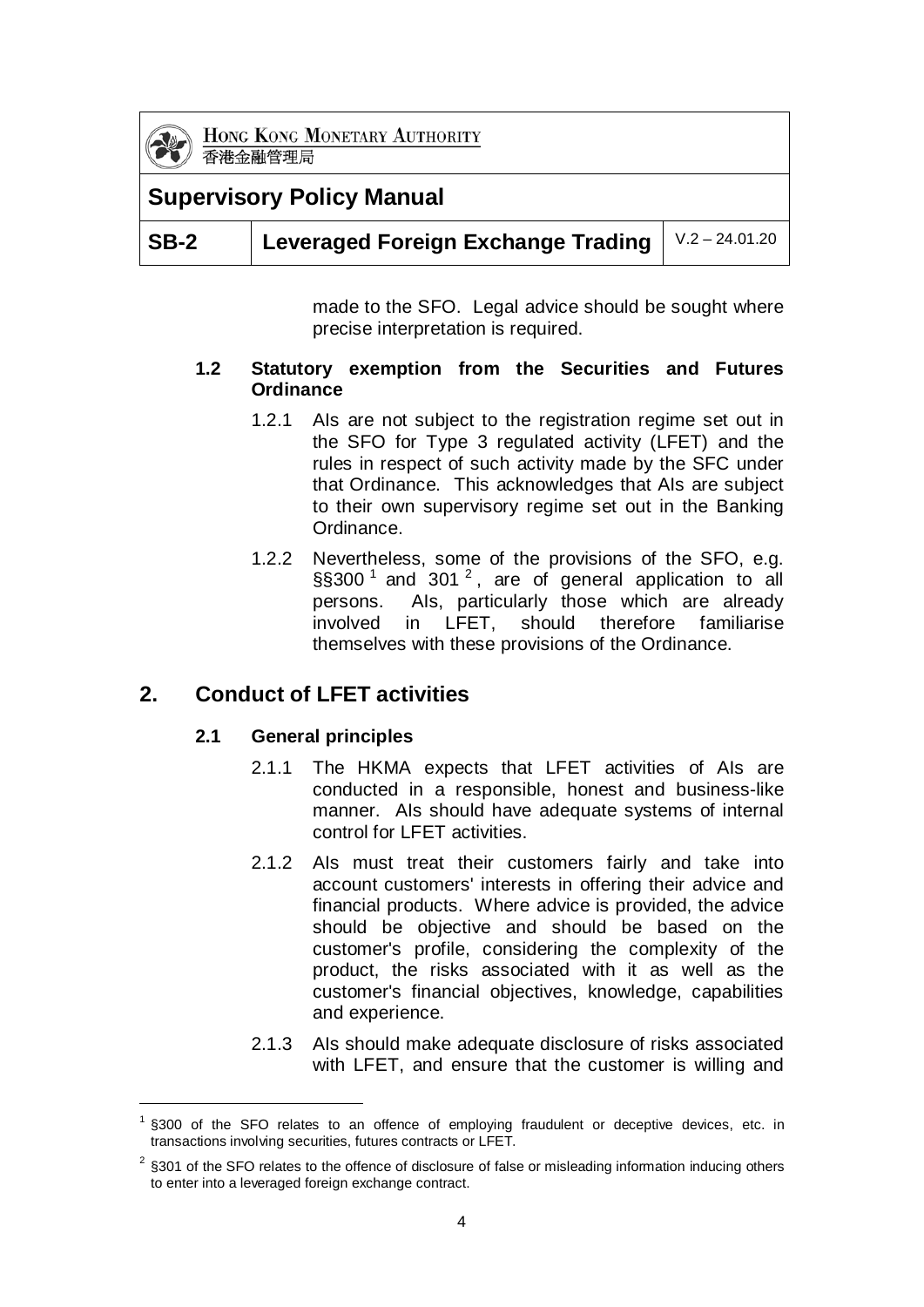

香港金融管理局

# **Supervisory Policy Manual**

# **SB-2 Leveraged Foreign Exchange Trading**  $\sqrt{2} - 24.01.20$

has sufficient net worth to assume the risks and bear the potential losses of margin trading.

#### **2.2 Unsolicited calls**

- 2.2.1 Notwithstanding the general exemption that applies to AIs, §174 of the SFO, with limited exceptions, prohibits the making of certain agreements in relation to leveraged foreign exchange contracts by a RI during unsolicited calls $^3$  $^3$ .
- 2.2.2 According to the Securities and Futures (Unsolicited Calls – Exclusion) Rules, §174 of the SFO does not apply to any unsolicited call that is either:
	- a permissible communication (as defined in the Rules); or
	- made by a RI in relation to a leveraged foreign exchange contract in compliance with applicable requirements under the "Monetary Authority guideline".
- 2.2.3 This statutory guideline is the "Monetary Authority guideline" referred to in the Securities and Futures (Unsolicited Calls – Exclusion) Rules.
- 2.2.4 Although §174 of the SFO and the Securities and Futures (Unsolicited Calls – Exclusion) Rules do not apply to an AI that is not a RI, the HKMA expects all AIs that make unsolicited calls in relation to leveraged foreign exchange contracts to observe the specific requirements set out in section 3 of this guideline.

#### **2.3 Distribution of standard promotional materials**

2.3.1 Where standard promotional materials are distributed to the general public not in the course of a visit in person or any other interactive dialogue, the act in itself can be interpreted as a permissible communication. This interpretation is derived from the definition of permissible communication under the Securities and Futures

<span id="page-4-0"></span>Apart from leveraged foreign exchange contracts, §174 of the SFO also prohibits the making of certain agreements relating to securities, futures contracts and securities margin financing through unsolicited calls.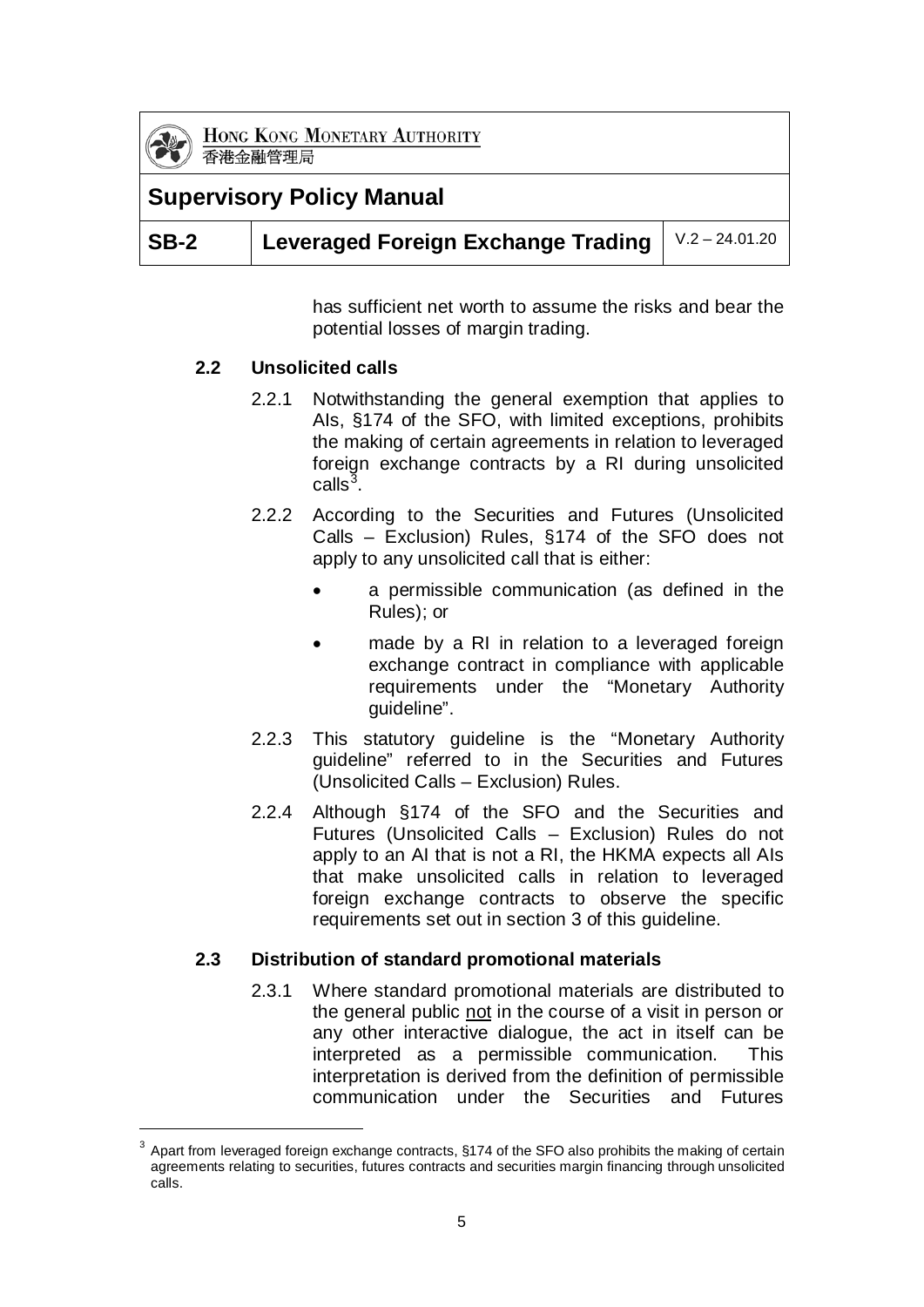

HONG KONG MONETARY AUTHORITY 香港金融管理局

## **Supervisory Policy Manual**

## **SB-2 Leveraged Foreign Exchange Trading**  $\sqrt{2} - 24.01.20$

(Unsolicited Calls – Exclusion) Rules, and the fact that such communication does not require the recipient to respond immediately to it<sup>[4](#page-4-0)</sup>.

2.3.2 By the same token, §174 of the SFO does not apply to the sending of standard promotional materials together with statements of account to general banking customers.

#### **3. Conduct of unsolicited calls and appraisal of customers**

#### **3.1 Selection of customers**

- 3.1.1 The marketing and promotion of leveraged foreign exchange contracts by AIs through unsolicited calls should, among other things, be targeted at customers considered to be capable of understanding and bearing the potential financial risks that may arise from such contracts. AIs should take account of the fact that certain customers may not be able to fully understand the risks and obligations involved in such contracts or that these may otherwise be inappropriate for certain customers.
- 3.1.2 For such customers, there is a risk that unsolicited calls may lead them into transactions for which they are unprepared and which they would not otherwise have undertaken. AIs should therefore have policies and procedures for identifying customers whom they consider are unsuitable for unsolicited calls.
- 3.1.3 Where such customers take the initiative to approach the AI to enter into leveraged foreign exchange contracts, the AI may decide to engage in the transaction but should ensure in the normal way that adequate credit assessment of the customer is made and that there is proper explanation to the customer of the risks involved.

#### **3.2 Marketing of leveraged foreign exchange contracts through unsolicited calls**

 $4$  According to the Securities and Futures (Unsolicited Calls – Exclusion) Rules, the fact that the communication does not require the recipient to respond immediately to it is one of the factors indicating a permissible communication.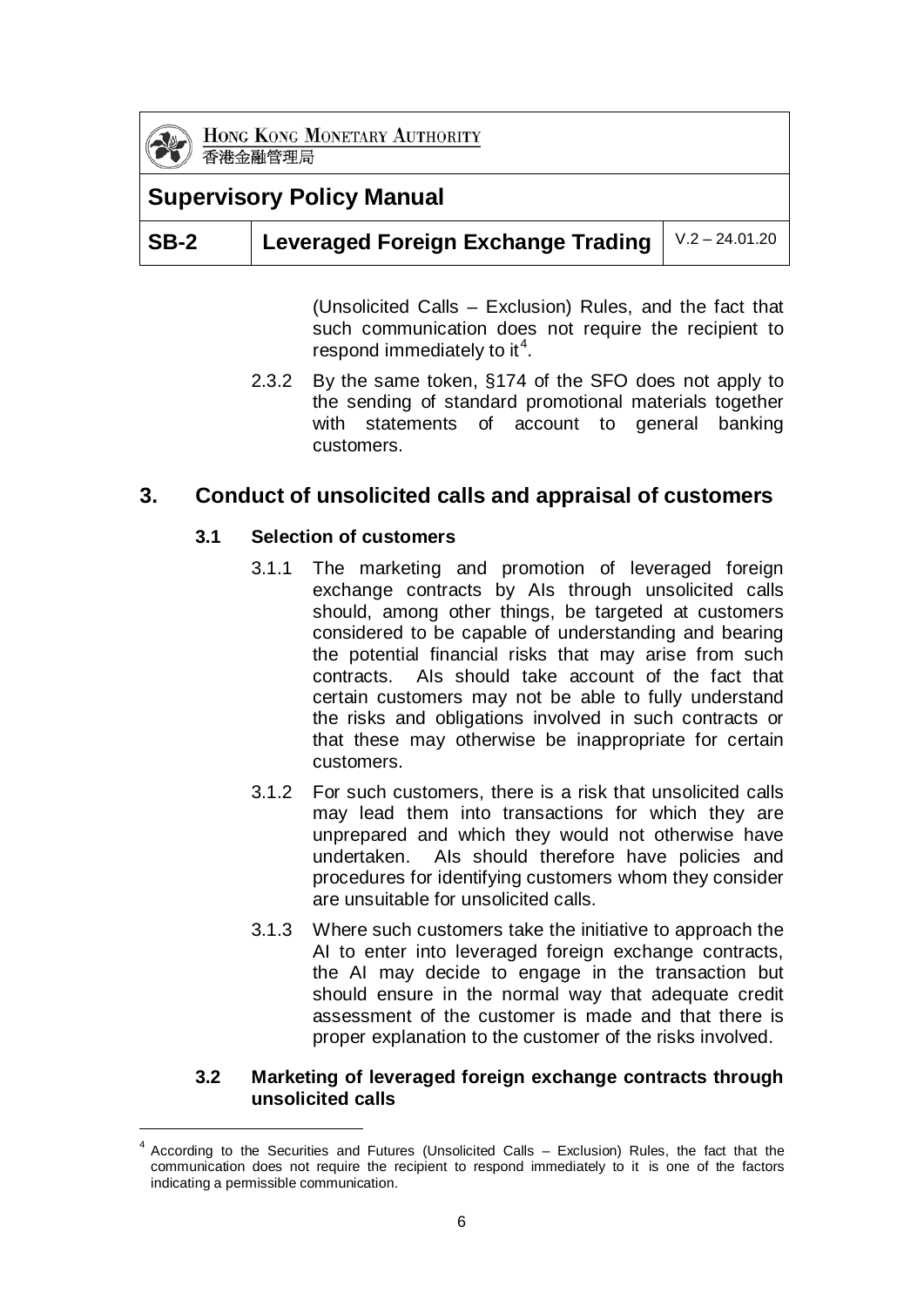

香港金融管理局

## **Supervisory Policy Manual**

# **SB-2 Leveraged Foreign Exchange Trading**  $\sqrt{0.2 - 24.01.20}$

- 3.2.1 The HKMA expects AIs to be selective in the marketing and promotion of leveraged foreign exchange contracts. As a result, for the purpose of soliciting a person to enter into a LFET transaction, an AI may:
	- call a person who has entered into a written agreement with the AI for it to provide, transact with or undertake on behalf of, that person, leveraged foreign exchange contracts;
	- call any person who, at the date of such call, has deposits in excess of \$750,000 with the AI or assets in excess of \$750,000 under management, whether on a discretionary or non-discretionary basis, by the AI or a related corporation or one or more of them;
	- call a corporation which is a related corporation of a corporate customer and meets the above deposit or asset tests;
	- call a corporation which is listed on a specified stock exchange or a related corporation of such corporation;
	- call a corporation with a paid-up share capital that is not less than the minimum expected market capitalisation of new applicants at the time of listing under the Listing Rules of the Stock Exchange of Hong Kong Limited, or a related corporation of such corporation;
	- in relation to contracts other than margin trading contracts, call any corporation;
	- call another AI or a related corporation of such AI;
	- call a licensed corporation or a related corporation of such corporation; or
	- call an insurer authorized under the Insurance Ordinance (Cap. 41) or a related corporation of such insurer.
- 3.2.2 Where the call is made to a corporation, it should be made to a person who is authorized to trade on behalf of the corporation.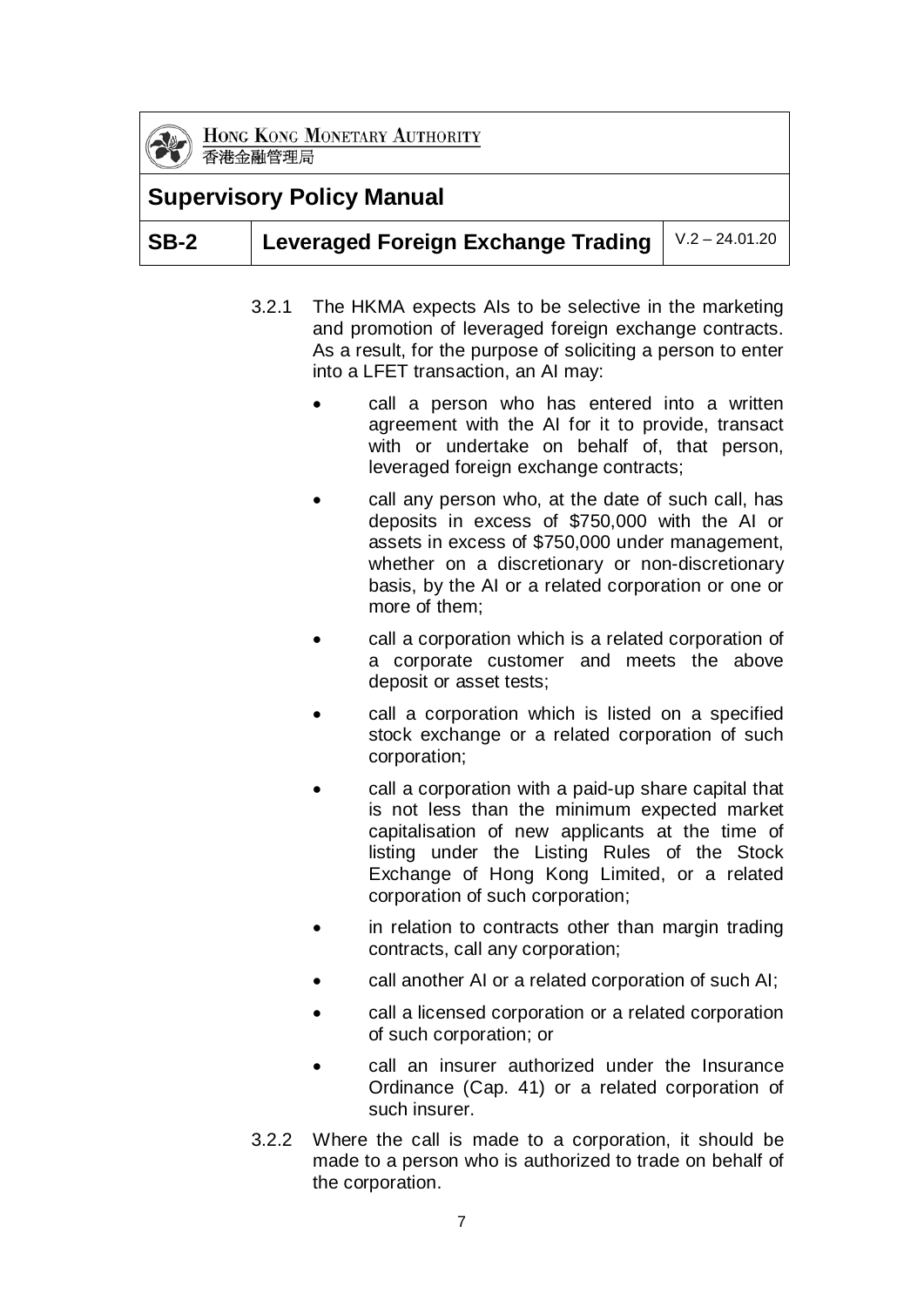

香港金融管理局

# **Supervisory Policy Manual**

# **SB-2 Leveraged Foreign Exchange Trading**  $V \cdot 2 - 24.01.20$

3.2.3 AIs should note the definition of "call" in para. 1.1.1 and ensure that the above requirements on marketing are observed regardless of whether a person is being approached by a telephone call or at branch premises.

#### **3.3 Staff suitability to make unsolicited calls**

- 3.3.1 AIs should have adequate internal procedures to ensure that only suitable staff are allowed to make unsolicited calls. These staff should possess the necessary knowledge of leveraged foreign exchange products and should be familiar with the AI's policies and procedures relating to the conduct of unsolicited calls, as well as the requirements provided in this guideline. Appropriate training should be provided to such staff.
- 3.3.2 The HKMA expects AIs to be able to provide on request evidence that they are capable of exercising adequate supervision of the making of unsolicited calls by the relevant staff. Such evidence should be maintained in such a way that it can be reviewed by the internal auditors or the HKMA and may include the following:
	- written policies and procedures issued by the AIs on the making of unsolicited calls;
	- information on the qualifications and experience of the relevant staff; and
	- information on the contents of the relevant training programmes.

#### **3.4 Standards of conduct for unsolicited calls**

- 3.4.1 AIs should ensure that their staff observe the following standards when making unsolicited calls:
	- unsolicited calls must not be made before 8:00 a.m. or after 9:00 p.m., unless the customer has specifically agreed that calls may be made outside this period;
	- the caller must terminate the telephone call immediately, or leave the premises immediately, if the customer makes it clear that he does not wish the call to continue;